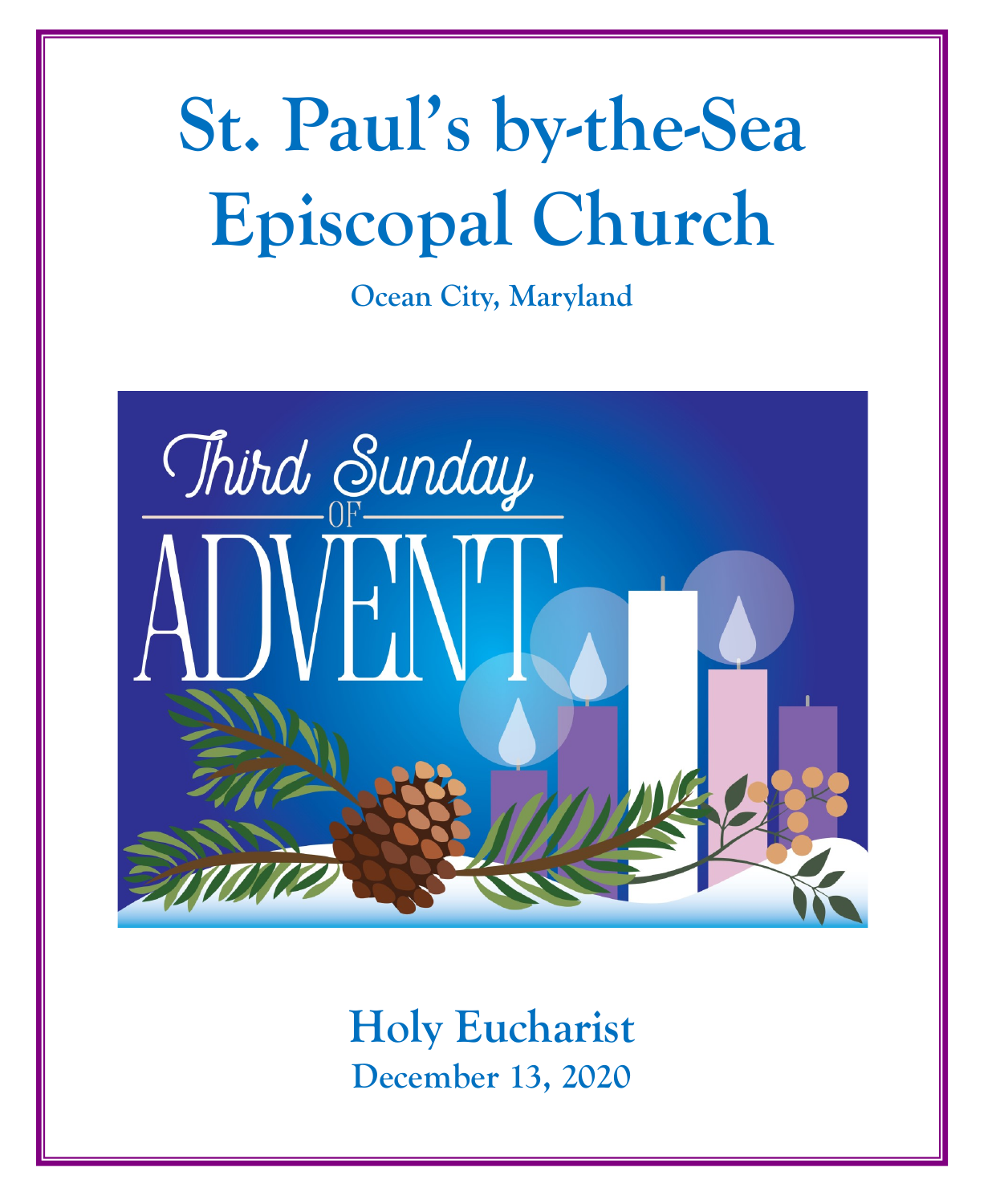## **Holy Eucharist—Rite II**

*Surely the presence of the Lord is in this place. I can feel His mighty power and His grace. I can hear the brush of angel's wings, I see glory on each face. Surely the presence of the Lord is in this place.*

#### **Advent Tradition**

Advent is the first season of the church year, beginning with the fourth Sunday before Christmas and continuing through the day before Christmas. The name is derived from a Latin word for "coming." The season is a time of preparation and expectation for the coming celebration of our Lord's nativity, and for the final coming of Christ "in power and glory." There are several ways that Advent is counted down but the most common are candles or calendar.

#### **THE GATHERING OF THE FAITHFUL**

#### **The Lighting of the Third Advent Candle**

*Advent Wreath Liturgy, Hope, Peace, Joy, Love, Christ, compiled and written by the Rev. Matthew Kozlowski.*

*Officiant:* "Today we light the first, second, and third candles of the Advent wreath. Each candle has a meaning. The first candle is HOPE, the second candle is PEACE, and the third candle is JOY."

*The candles are lit; the lighter says. Jody Farley*

"You will go out in joy and be led forth in peace; the mountains and hills will burst into song before you, and all the trees of the field will clap their hands" *Isaiah 55:12*

Prayer (*in unison)*: "Gracious God, you came to us in human flesh and you abide with us in the Holy Spirit. Fill us with your joy, and help us shine as a light to the world. Through Jesus Christ, who makes our joy complete Amen."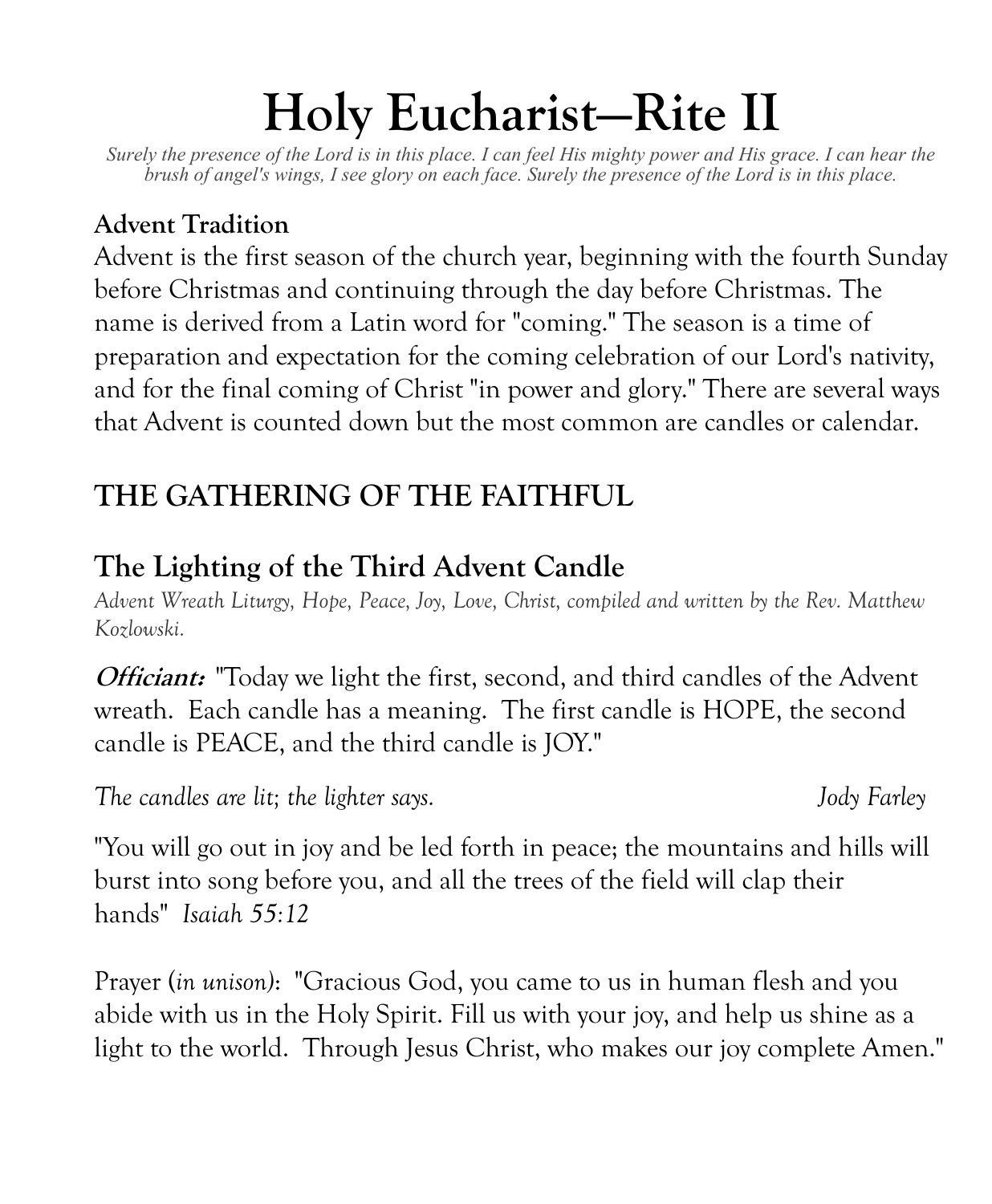## **The Word of God**

*A hymn, psalm, or anthem may be sung. The people standing, the Celebrant says*

Bless the Lord who forgives all our sins. *People* His mercy endures forever.

*The Celebrant may say*

Almighty God, to you all hearts are open, all desires known, and from you no secrets are hid: Cleanse the thoughts of our hearts by the inspiration of your Holy Spirit, that we may perfectly love you, and worthily magnify your holy Name; through Christ our Lord. *Amen.*

#### **The Collect of the Day**

*The Celebrant says to the people*

The Lord be with you. *People* And also with you. *Celebrant* Let us pray.

*The Celebrant says the Collect.*

Stir up your power, O Lord, and with great might come among us; and, because we are sorely hindered by our sins, let your bountiful grace and mercy speedily help and deliver us; through Jesus Christ our Lord, to whom, with you and the Holy Spirit, be honor and glory, now and for ever. *Amen*.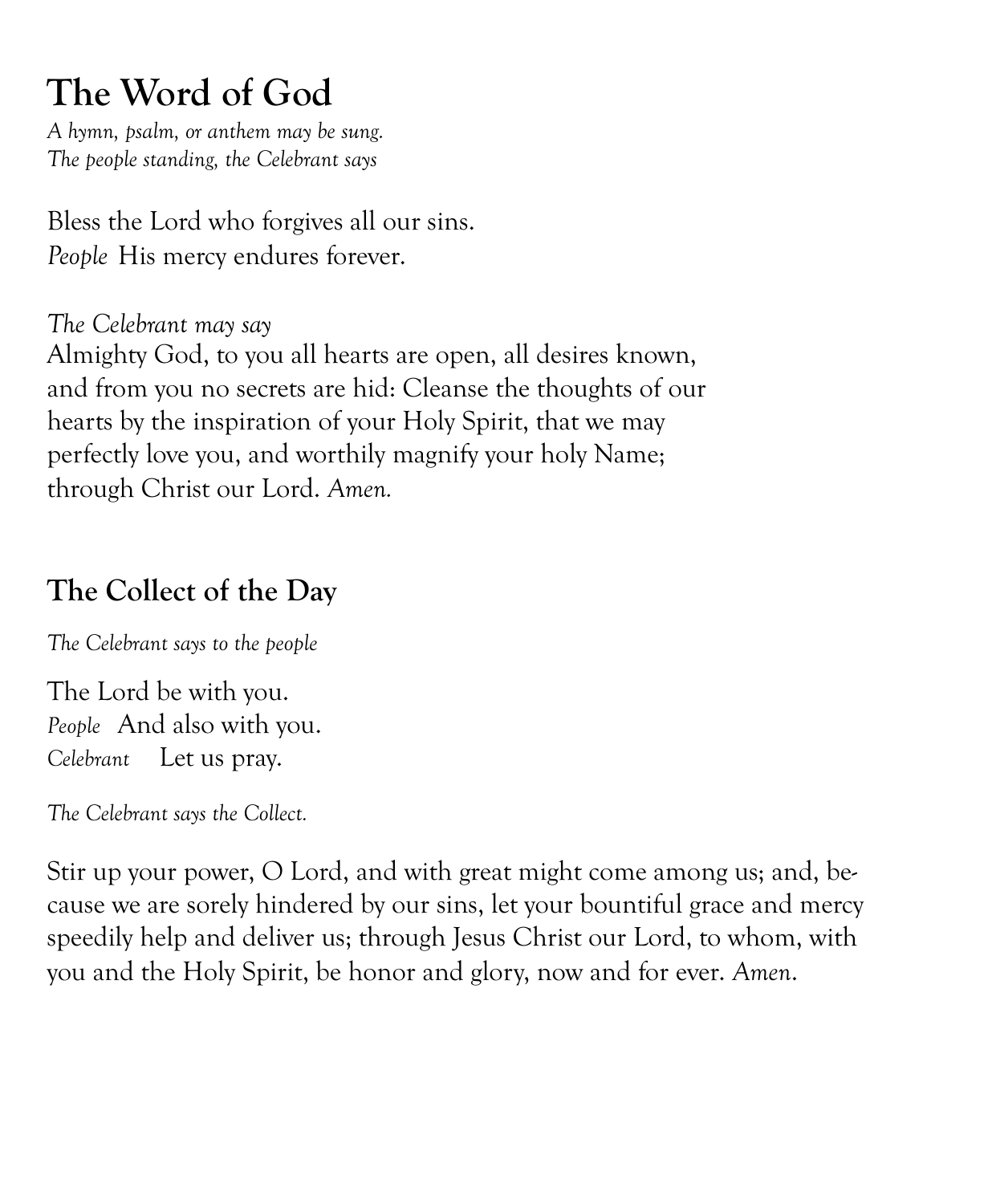Gracious God, through the movement of your Holy Spirit, strengthen us here at St. Paul's by-the-Sea and in the Diocese of Easton as an inviting and welcoming people; receive our worship, nurture our life in Christ that we may evermore faithfully serve all your people, both near and far; this we pray through Jesus Christ our Lord. *Amen*

#### **The Lessons**

*The people sit. One or two Lessons, as appointed, are read, the Reader first saying*

*A Reading (Lesson) from the Book of Isaiah, the 61st chapter beginning at the first verse*

The spirit of the Lord GOD is upon me, because the LORD has anointed me; he has sent me to bring good news to the oppressed, to bind up the brokenhearted, to proclaim liberty to the captives, and release to the prisoners; to proclaim the year of the LORD's favor, and the day of vengeance of our God; to comfort all who mourn; to provide for those who mourn in Zion to give them a garland instead of ashes, the oil of gladness instead of mourning, the mantle of praise instead of a faint spirit. They will be called oaks of righteousness, the planting of the LORD, to display his glory. They shall build up the ancient ruins, they shall raise up the former devastations; they shall repair the ruined cities, the devastations of many generations.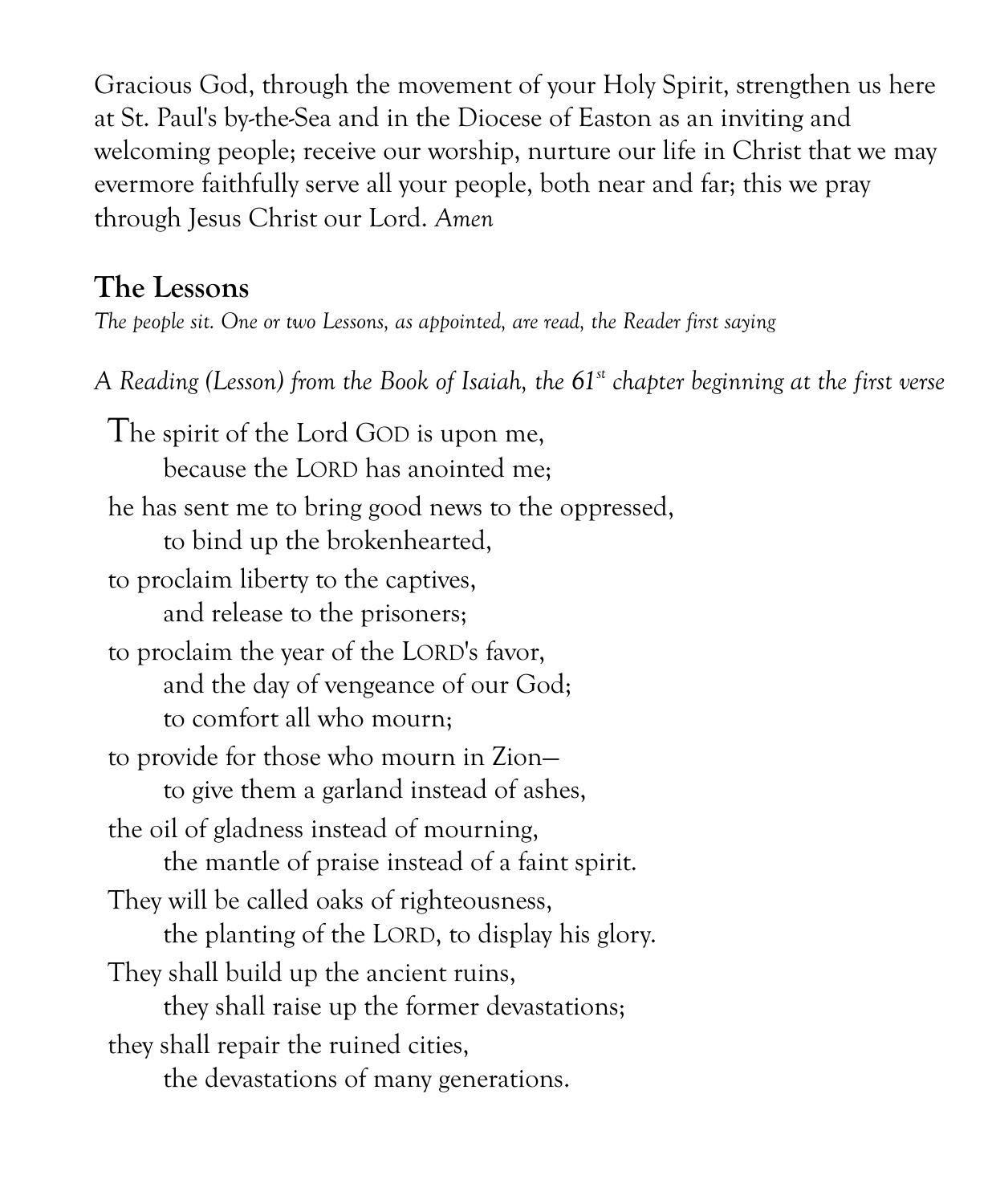For I the LORD love justice, I hate robbery and wrongdoing; I will faithfully give them their recompense, and I will make an everlasting covenant with them. Their descendants shall be known among the nations, and their offspring among the peoples; all who see them shall acknowledge that they are a people whom the LORD has blessed. I will greatly rejoice in the LORD, my whole being shall exult in my God; for he has clothed me with the garments of salvation, he has covered me with the robe of righteousness, as a bridegroom decks himself with a garland, and as a bride adorns herself with her jewels. For as the earth brings forth its shoots, and as a garden causes what is sown in it to spring up, so the Lord GOD will cause righteousness and praise to spring up before all the nations. *After each Reading, the Reader may say*

The Word of the Lord. *People* Thanks be to God.

#### **Psalm 126**

- 1 When the LORD restored the fortunes of Zion, \* then were we like those who dream.
- 2 Then was our mouth filled with laughter, \* and our tongue with shouts of joy.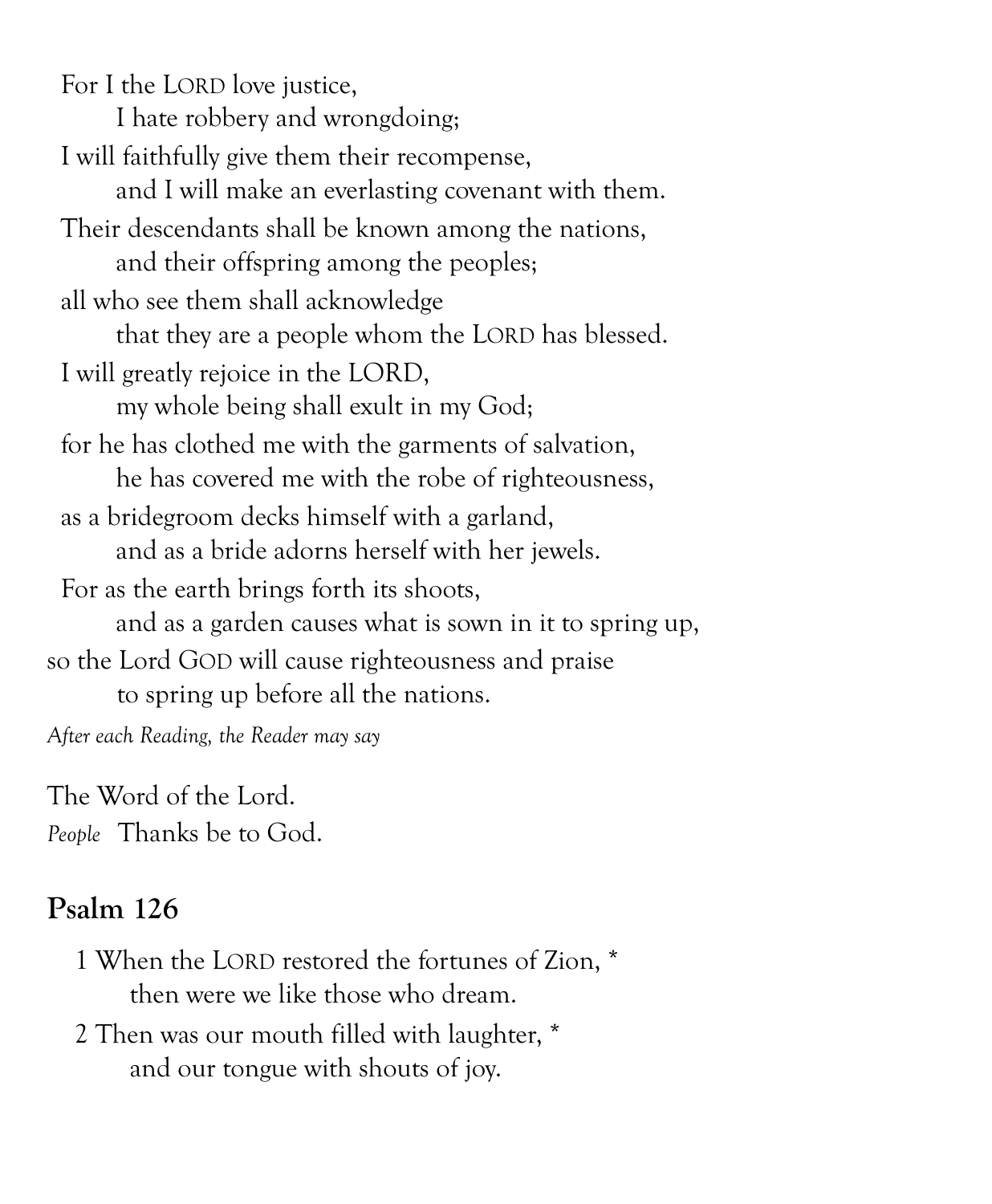- 3 Then they said among the nations, \* "The LORD has done great things for them."
- 4 The LORD has done great things for us, \* and we are glad indeed.
- 5 Restore our fortunes, O LORD, \* like the watercourses of the Negev.
- 6 Those who sowed with tears \* will reap with songs of joy.
- 7 Those who go out weeping, carrying the seed, \* will come again with joy, shouldering their sheaves.

#### **Epistle**

*A Reading (Lesson) from the Epistle to the 1 Thessalonians, the 5th chapter beginning at the sixteenth verse.*

Rejoice always, pray without ceasing, give thanks in all circumstances; for this is the will of God in Christ Jesus for you. Do not quench the Spirit. Do not despise the words of prophets, but test everything; hold fast to what is good; abstain from every form of evil.

May the God of peace himself sanctify you entirely; and may your spirit and soul and body be kept sound and blameless at the coming of our Lord Jesus Christ. The one who calls you is faithful, and he will do this.

*After each Reading, the Reader may say* The Word of the Lord. *People* Thanks be to God.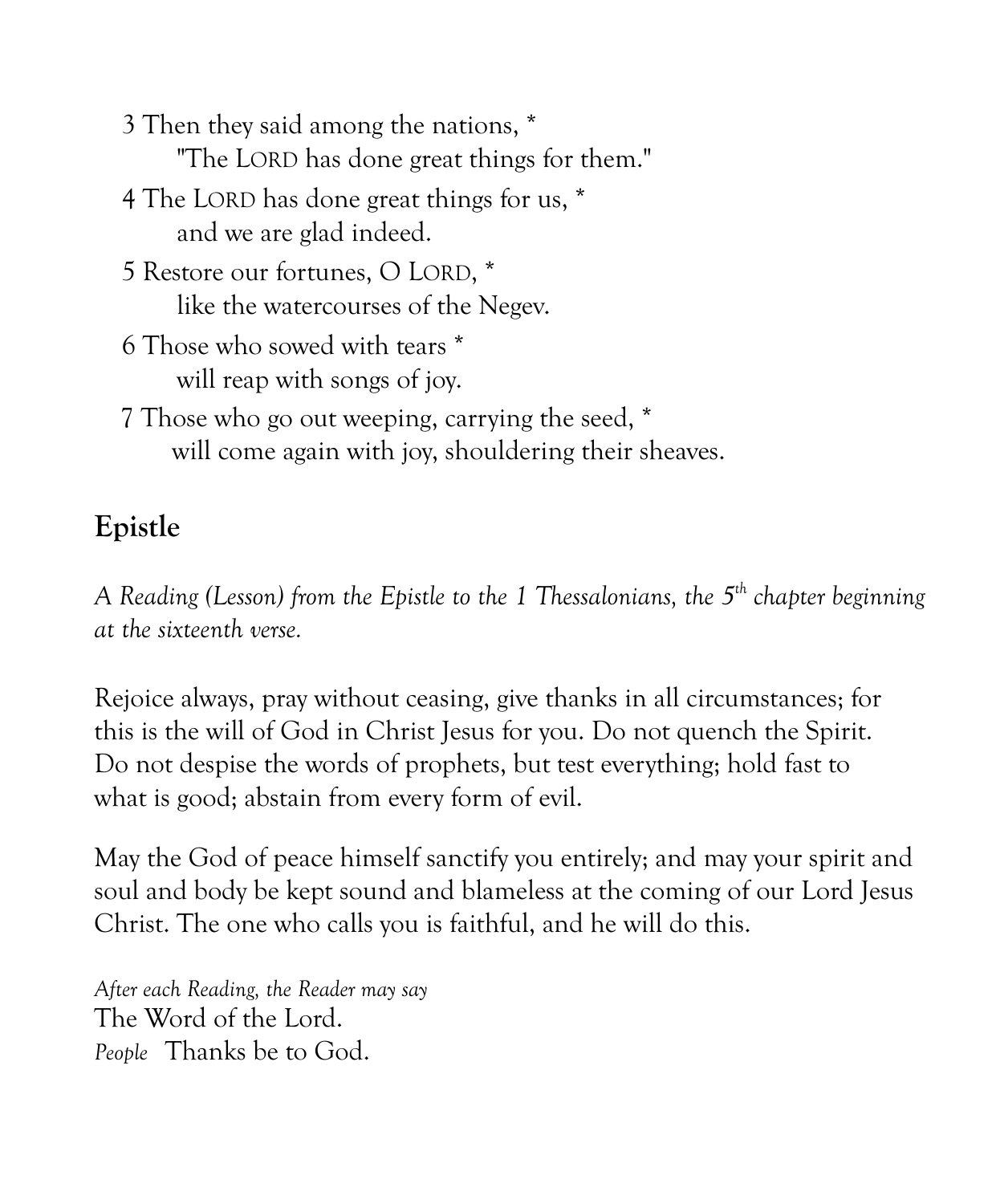#### **Gospel**

*Then, all standing, the Deacon or a Priest reads the Gospel, first saying*

The Holy Gospel of our Lord Jesus Christ according to John. *People* Glory to you, Lord Christ.

There was a man sent from God, whose name was John. He came as a witness to testify to the light, so that all might believe through him. He himself was not the light, but he came to testify to the light.

This is the testimony given by John when the Jews sent priests and Levites from Jerusalem to ask him, "Who are you?" He confessed and did not deny it, but confessed, "I am not the Messiah." And they asked him, "What then? Are you Elijah?" He said, "I am not." "Are you the prophet?" He answered, "No." Then they said to him, "Who are you? Let us have an answer for those who sent us. What do you say about yourself?" He said, "I am the voice of one crying out in the wilderness, 'Make straight the way of the Lord,'" as the prophet Isaiah said. Now they had been sent from the Pharisees. They asked him, "Why then are you baptizing if you are neither the Messiah, nor Elijah, nor the prophet?" John answered them, "I baptize with water. Among you stands one whom you do not know, the one who is coming after me; I am not worthy to untie the thong of his sandal." This took place in Bethany across the Jordan where John was baptizing.

*After the Gospel, the Reader says* The Gospel of the Lord. *People* Praise to you, Lord Christ.

**The Sermon** *The Reverend Ronald Knapp*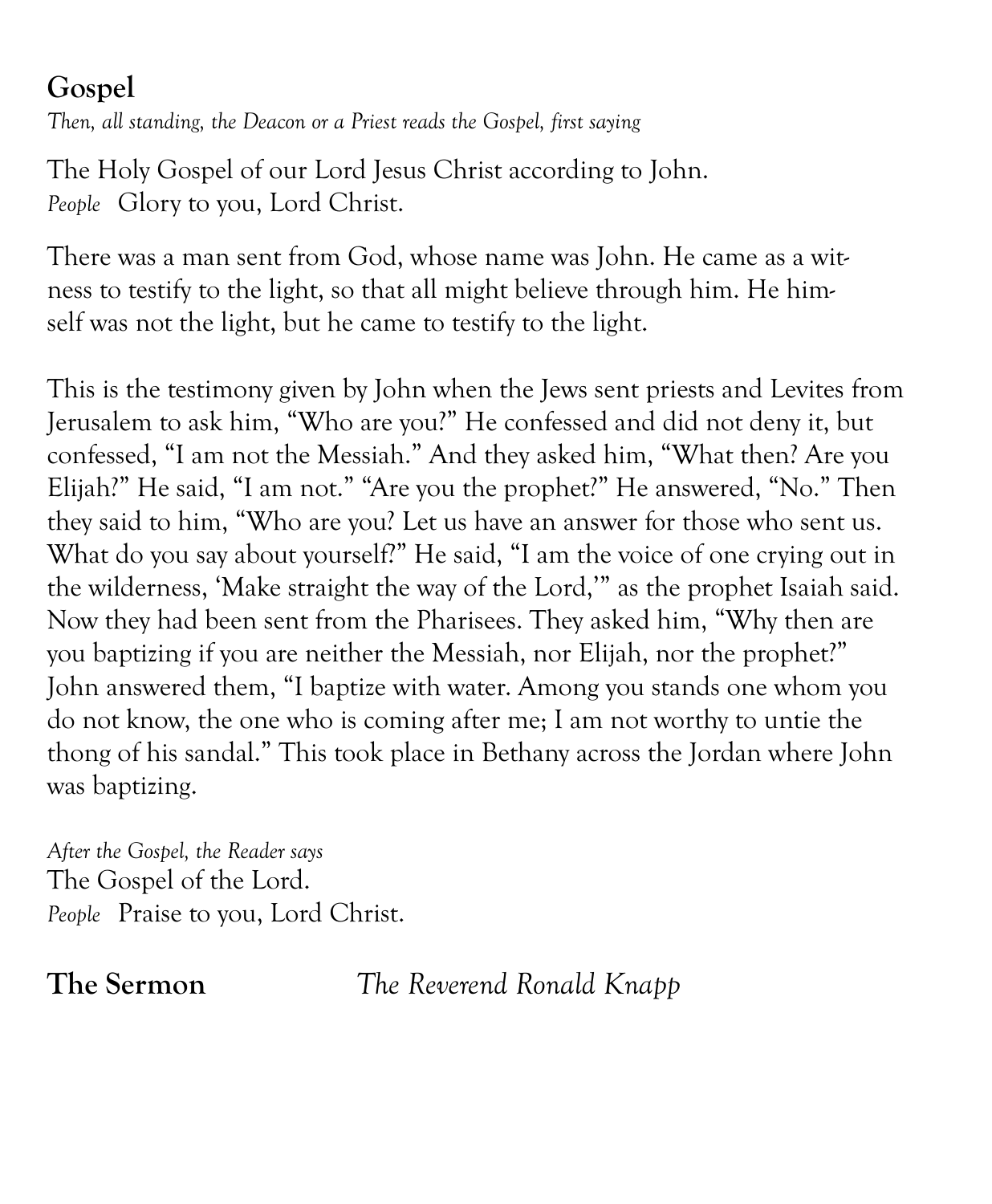*On Sundays and other Major Feasts there follows, all standing*

**The Nicene Creed** We believe in one God, the Father, the Almighty, maker of heaven and earth, of all that is, seen and unseen. We believe in one Lord, Jesus Christ, the only Son of God, eternally begotten of the Father, God from God, Light from Light, true God from true God, begotten, not made, of one Being with the Father. Through him all things were made. For us and for our salvation he came down from heaven: by the power of the Holy Spirit he became incarnate from the Virgin Mary, and was made man. For our sake he was crucified under Pontius Pilate; he suffered death and was buried. On the third day he rose again in accordance with the Scriptures; he ascended into heaven and is seated at the right hand of the Father. He will come again in glory to judge the living and the dead, and his kingdom will have no end. We believe in the Holy Spirit, the Lord, the giver of life,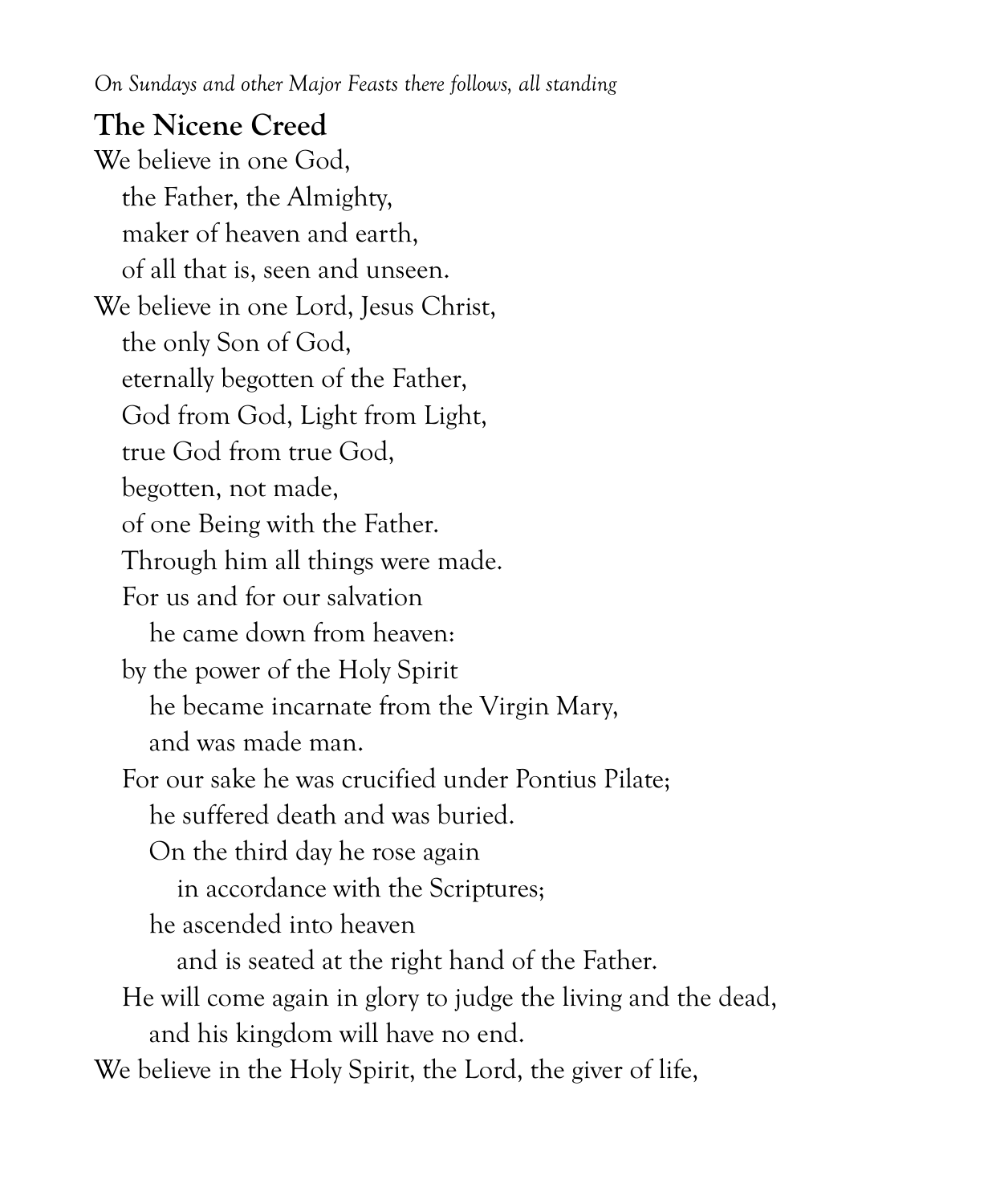who proceeds from the Father and the Son. With the Father and the Son he is worshiped and glorified. He has spoken through the Prophets. We believe in one holy catholic and apostolic Church. We acknowledge one baptism for the forgiveness of sins. We look for the resurrection of the dead, and the life of the world to come. Amen.

#### **The Prayers of the People**

#### **Form IV**

*Deacon or other leader*

Let us pray for the Church and for the world. Grant, Almighty God, that all who confess your Name may be united in your truth, live together in your love, and reveal your glory in the world. *Silence*

Lord, in your mercy *Hear our prayer.*

Guide the people of this land, and of all the nations, in the ways of justice and peace; that we may honor one another and serve the common good. *Silence*

Lord, in your mercy *Hear our prayer.*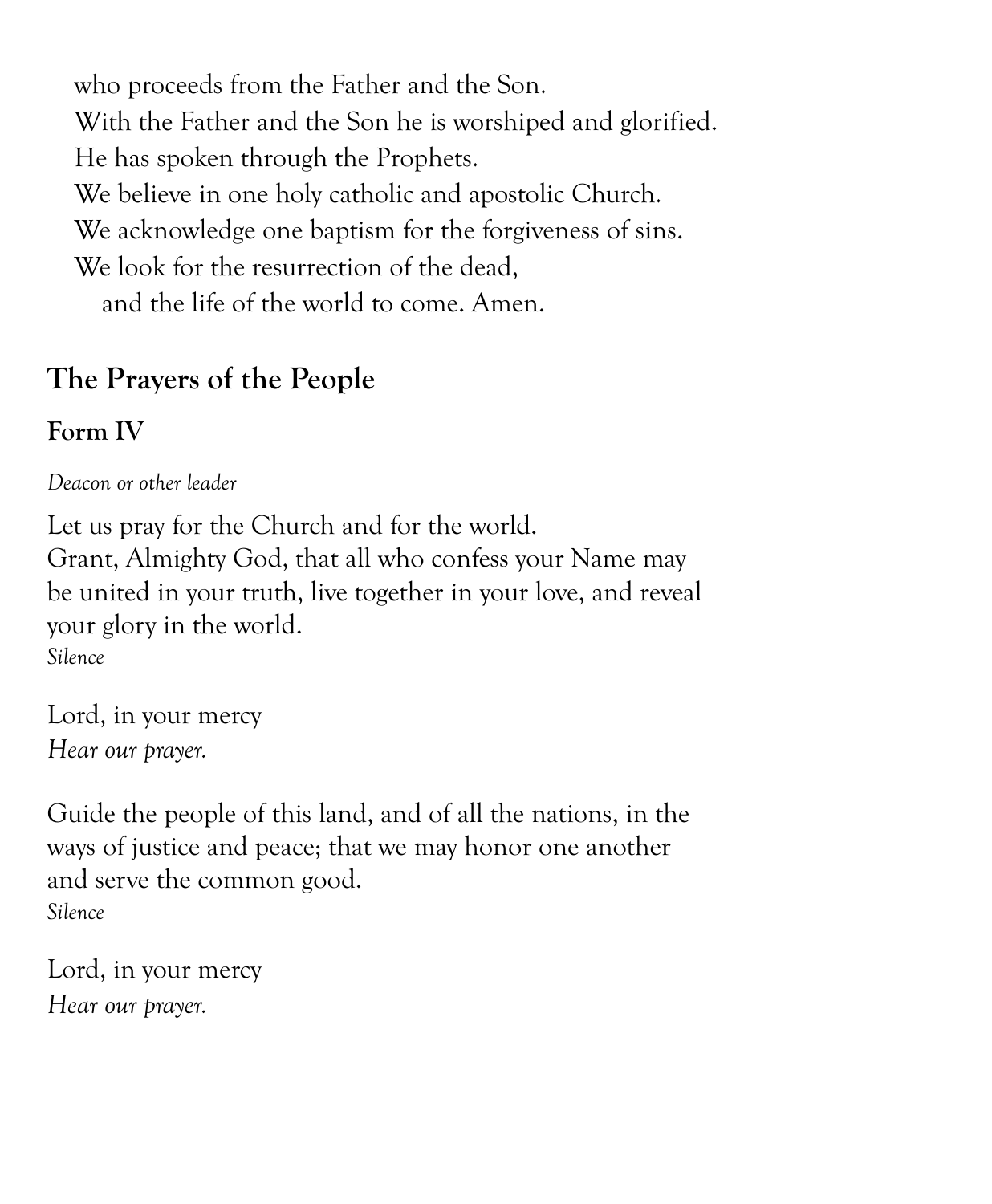Give us all a reverence for the earth as your own creation, that we may use its resources rightly in the service of others and to your honor and glory. *Silence*

Lord, in your mercy *Hear our prayer.*

Bless all whose lives are closely linked with ours, and grant that we may serve Christ in them, and love one another as he loves us. *Silence*

Lord, in your mercy *Hear our prayer.*

Comfort and heal all those who suffer in body, mind, or spirit, especially those on our prayer list; give them courage and hope in their troubles, and bring them the joy of your salvation. *Silence*

Lord, in your mercy *Hear our prayer.*

We commend to your mercy all who have died, that your will for them may be fulfilled; and we pray that we may share with all your saints in your eternal kingdom. *Silence*

Lord, in your mercy *Hear our prayer.*

*The Celebrant adds a concluding Collect*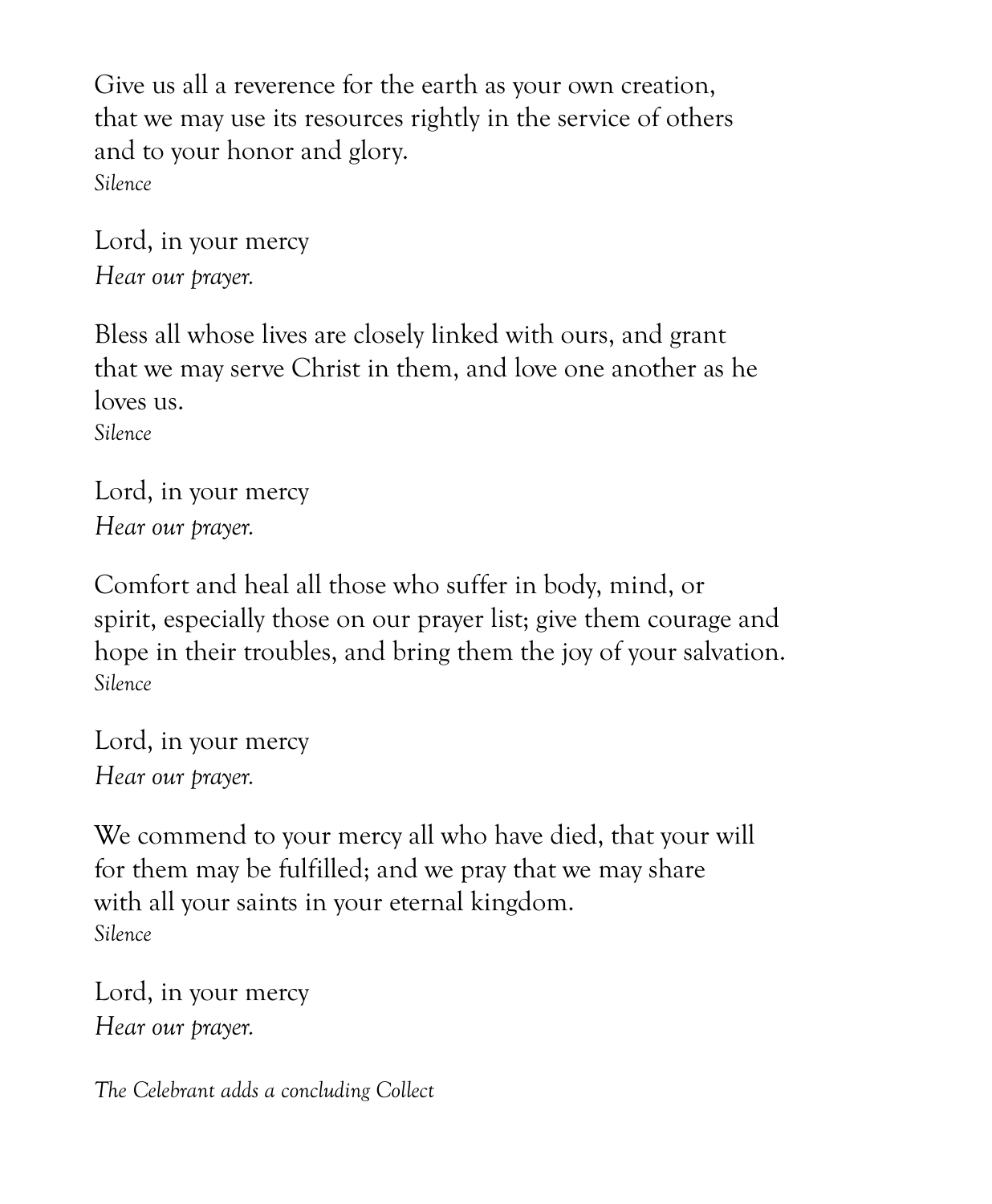#### **Confession of Sin**

*A Confession of Sin is said here if it has not been said earlier. On occasion, the Confession may be omitted.*

*One of the sentences from the Penitential Order on page 351 may be said. The Deacon or Celebrant says* Let us confess our sins against God and our neighbor. *Silence may be kept.*

*Minister and People*

Most merciful God, we confess that we have sinned against you in thought, word, and deed, by what we have done, and by what we have left undone. We have not loved you with our whole heart; we have not loved our neighbors as ourselves. We are truly sorry and we humbly repent. For the sake of your Son Jesus Christ, have mercy on us and forgive us; that we may delight in your will, and walk in your ways, to the glory of your Name. Amen.

*The Bishop, when present, or the Priest, stands and says* Almighty God have mercy on you, forgive you all your sins through our Lord Jesus Christ, strengthen you in all goodness, and by the power of the Holy Spirit keep you in eternal life. *Amen.*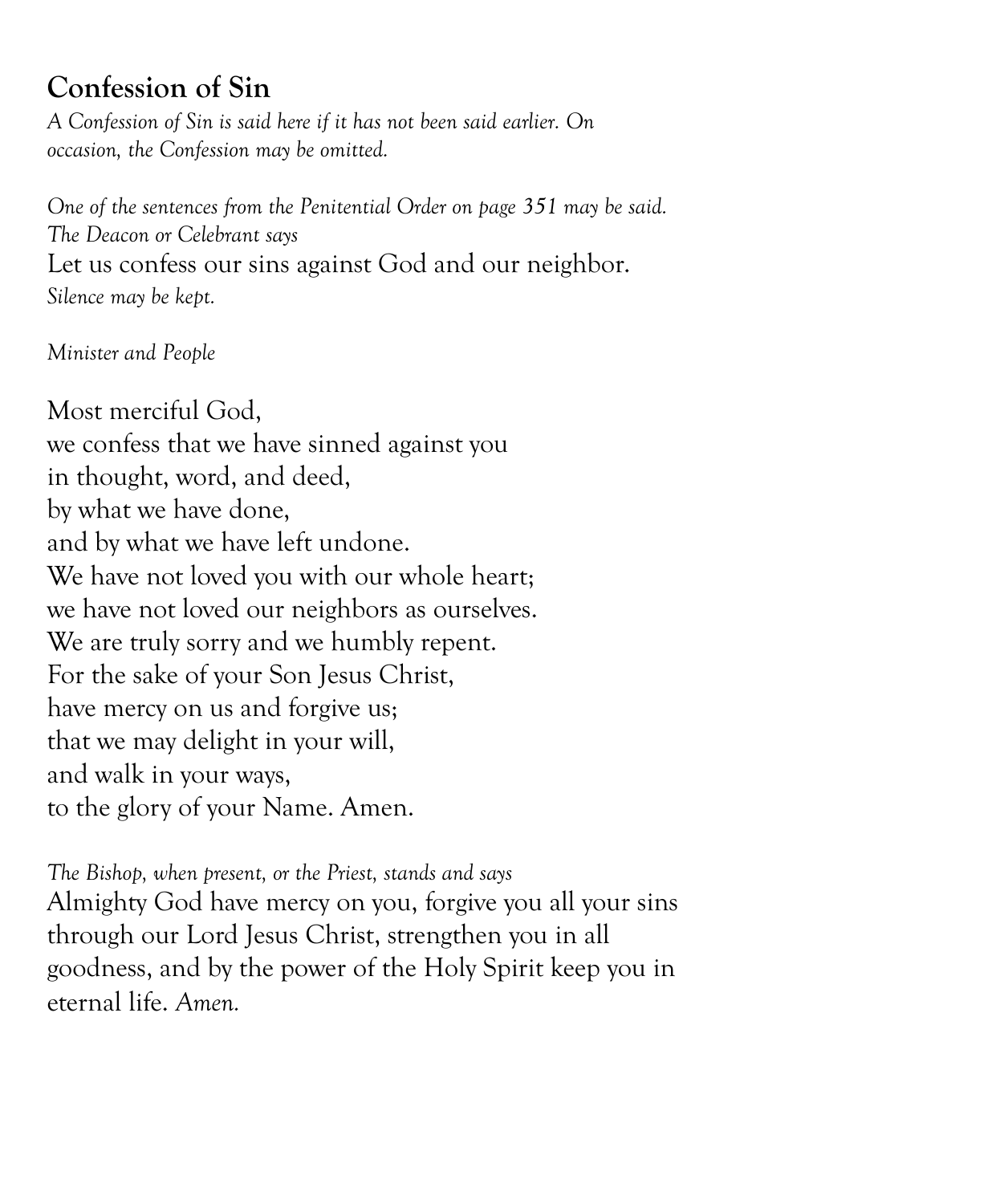#### **The Peace**

*All stand. The Celebrant says to the people*

The peace of the Lord be always with you. *People* And also with you.

*Then the Ministers and People may greet one another in the name of the Lord.*

#### **Eucharistic Prayer B**

*The people remain standing. The Celebrant, whether bishop or priest, faces them and sings or says*

The Lord be with you.

*People* And also with you.

*Celebrant* Lift up your hearts.

*People* We lift them to the Lord.

*Celebrant* Let us give thanks to the Lord our God.

*People* It is right to give him thanks and praise.

*Then, facing the Holy Table, the Celebrant proceeds*

It is right, and a good and joyful thing, always and everywhere to give thanks to you, Father Almighty, Creator of heaven and earth.

*Here a Proper Preface is sung or said on all Sundays, and on other occasions as appointed.*

Therefore we praise you, joining our voices with Angels and Archangels and with all the company of heaven, who for ever sing this hymn to proclaim the glory of your Name: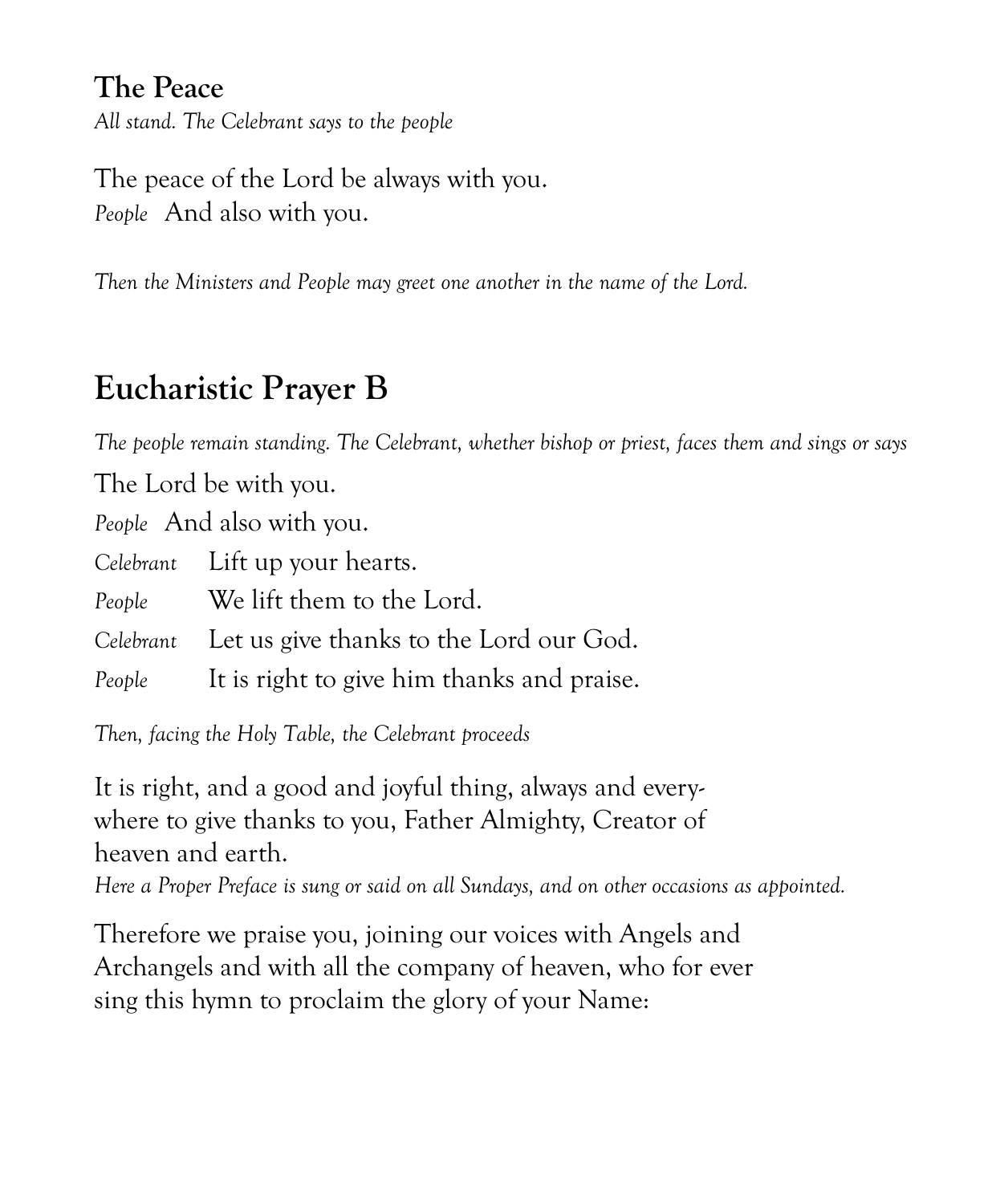*Celebrant and People* Holy, Holy, Holy Lord, God of power and might, heaven and earth are full of your glory.

Hosanna in the highest.

Blessed is he who comes in the name of the Lord.

Hosanna in the highest.

*The people stand or kneel. Then the Celebrant continues*

We give thanks to you, O God, for the goodness and love which you have made known to us in creation; in the calling of Israel to be your people; in your Word spoken through the prophets; and above all in the Word made flesh, Jesus, your Son. For in these last days you sent him to be incarnate from the Virgin Mary, to be the Savior and Redeemer of the world. In him, you have delivered us from evil, and made us worthy to stand before you. In him, you have brought us out of error into truth, out of sin into righteousness, out of death into life.

*At the following words concerning the bread, the Celebrant is to hold it, or to lay a hand upon it; and at the words concerning the cup, to hold or place a hand upon the cup and any other vessel containing wine to be consecrated.*

On the night before he died for us, our Lord Jesus Christ took bread; and when he had given thanks to you, he broke it, and gave it to his disciples, and said, "Take, eat: This is my Body, which is given for you. Do this for the remembrance of me." After supper he took the cup of wine; and when he had given thanks, he gave it to them, and said, "Drink this, all of you: This is my Blood of the new Covenant, which is shed for you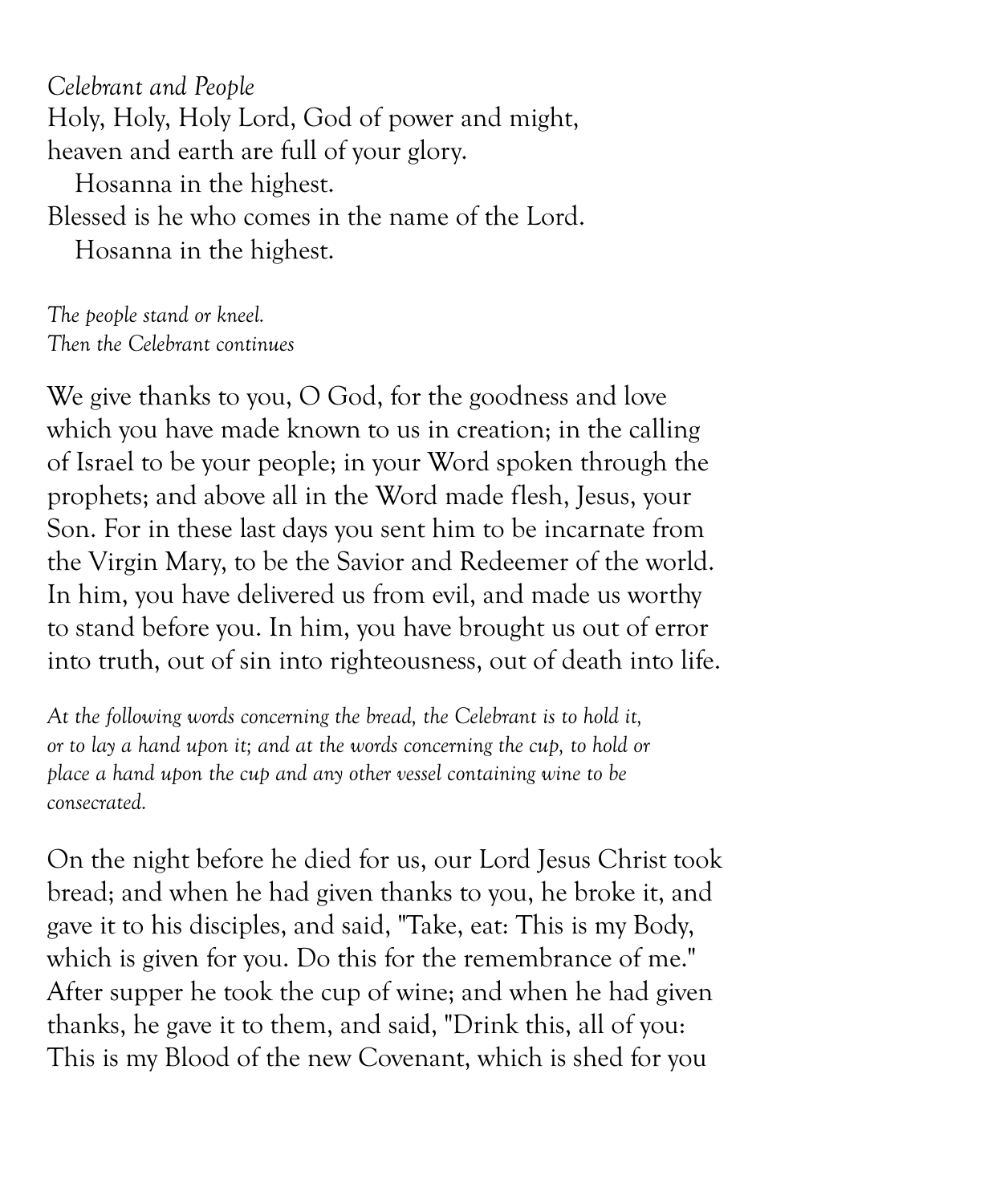and for many for the forgiveness of sins. Whenever you drink it, do this for the remembrance of me."

Therefore, according to his command, O Father,

*Celebrant and People*  We remember his death, We proclaim his resurrection, We await his coming in glory;

*The Celebrant continues* 

And we offer our sacrifice of praise and thanksgiving to you, O Lord of all; presenting to you, from your creation, this bread and this wine.

We pray you, gracious God, to send your Holy Spirit upon these gifts that they may be the Sacrament of the Body of Christ and his Blood of the new Covenant. Unite us to your Son in his sacrifice, that we may be acceptable through him, being sanctified by the Holy Spirit. In the fullness of time, put all things in subjection under your Christ, and bring us to that heavenly country where, with Blessed Paul and all your saints, we may enter the everlasting heritage of your sons and daughters; through Jesus Christ our Lord, the firstborn of all creation, the head of the Church, and the author of our salvation. By him, and with him, and in him, in the unity of the Holy Spirit all honor and glory is yours, Almighty Father, now and for ever. *AMEN.*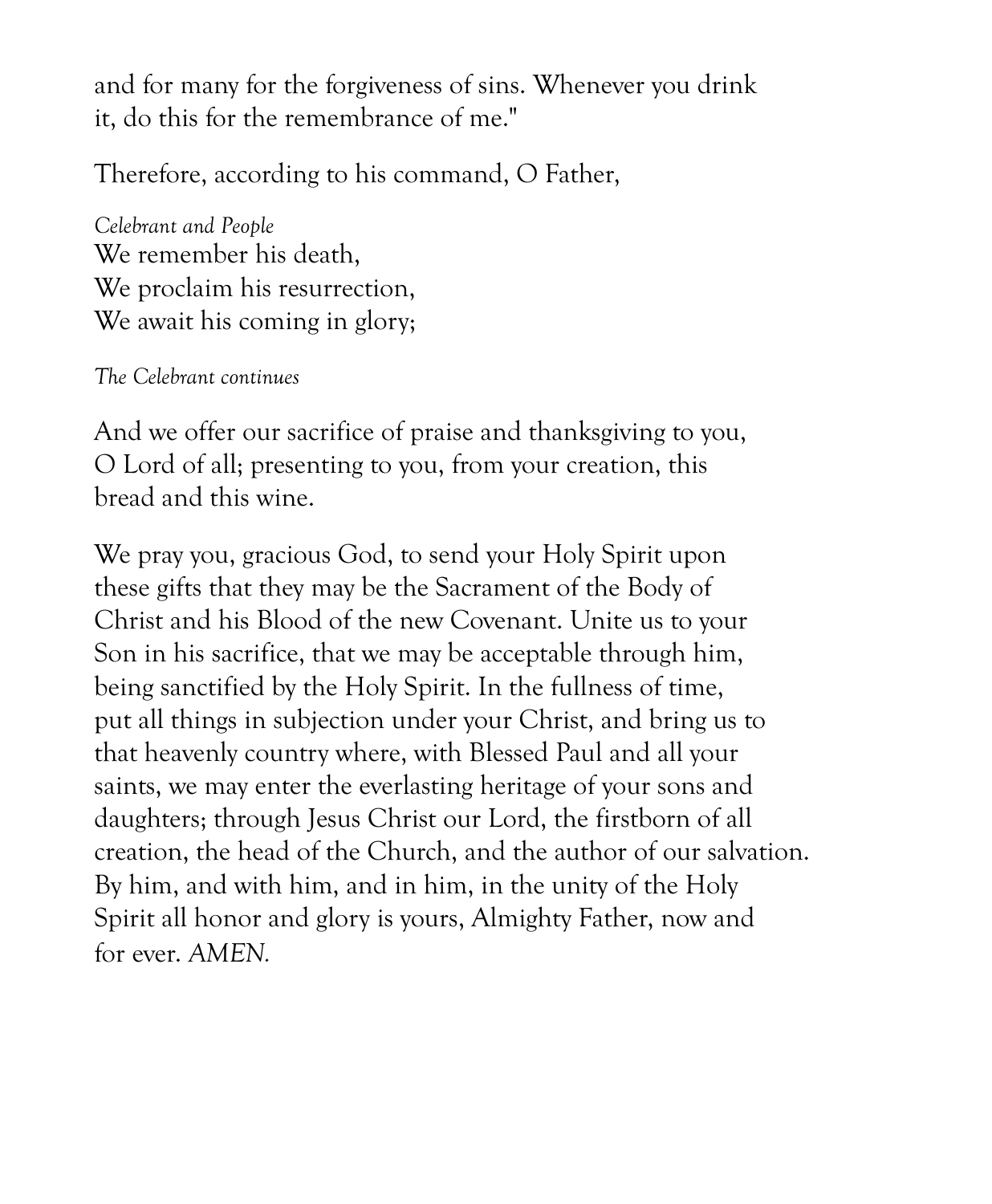And now, as our Savior Christ has taught us, we are bold to say,

*People and Celebrant* Our Father, who art in heaven, hallowed be thy Name, thy kingdom come, thy will be done, on earth as it is in heaven. Give us this day our daily bread. And forgive us our trespasses, as we forgive those who trespass against us. And lead us not into temptation, but deliver us from evil. For thine is the kingdom, and the power, and the glory, for ever and ever. Amen.

#### **The Breaking of the Bread**

*The Celebrant breaks the consecrated Bread. A period of silence is kept.*

*Then may be sung or said* [Alleluia.] Christ our Passover is sacrificed for us; *Therefore let us keep the feast. [Alleluia.]*

*Facing the people, the Celebrant says the following Invitation* The Gifts of God for the People of God.

*and may add*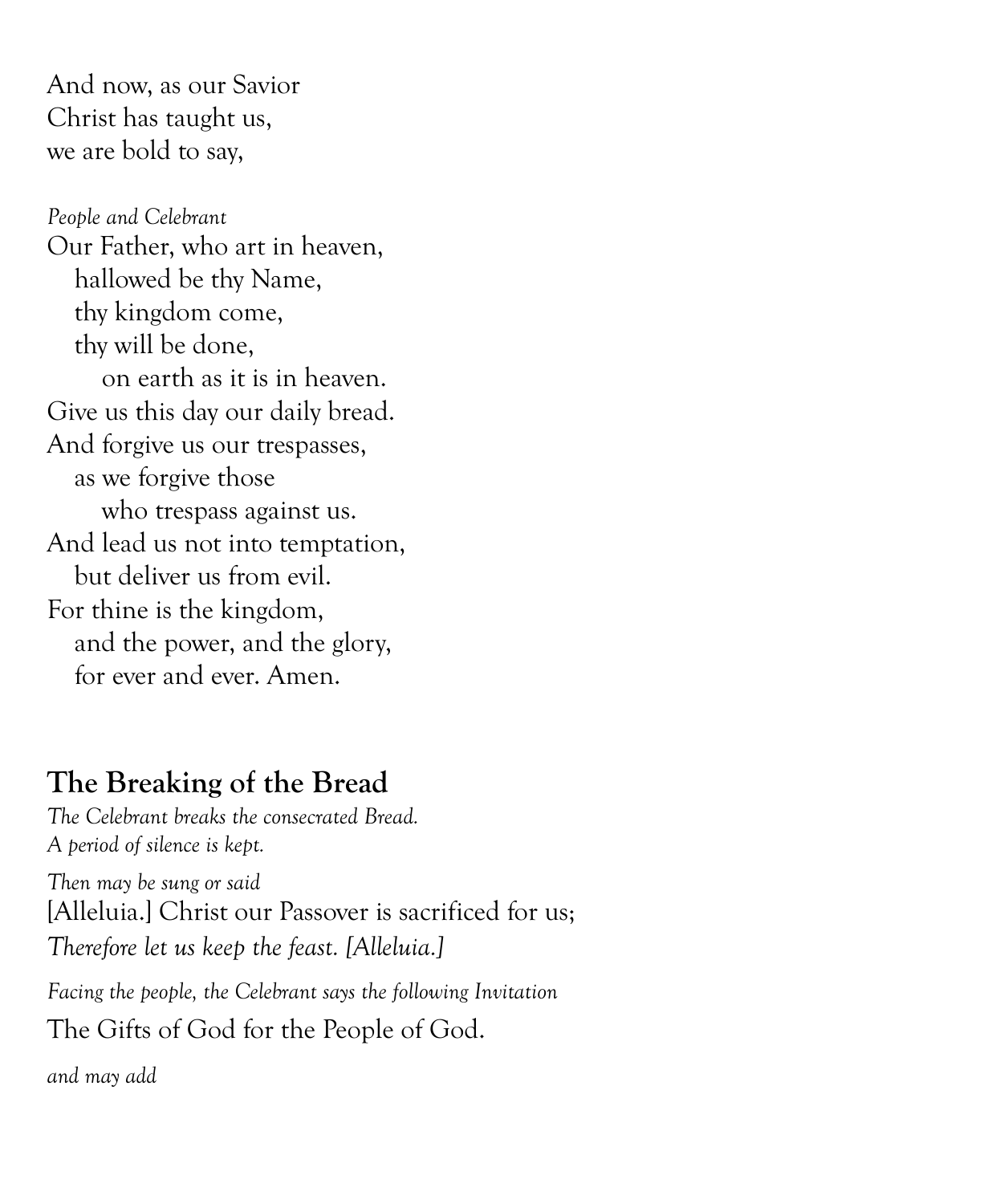Take them in remembrance that Christ died for you, and feed on him in your hearts by faith, with thanksgiving.

*The Bread and the Cup are given to the communicants with these words* The Body of Christ, the bread of heaven. [*Amen.*] The Blood of Christ, the cup of salvation. [*Amen.*]

*After Communion, the Celebrant says* Let us pray.

*Celebrant and People* Eternal God, heavenly Father, you have graciously accepted us as living members of your Son our Savior Jesus Christ, and you have fed us with spiritual food in the Sacrament of his Body and Blood. Send us now into the world in peace, and grant us strength and courage to love and serve you with gladness and singleness of heart; through Christ our Lord. Amen.

*The Deacon, or the Celebrant, dismisses them with these words*

Let us go forth in the name of Christ.

*People* Thanks be to God.

*or this*

*Celebrant* Go in peace to love and serve the Lord. *People* Thanks be to God.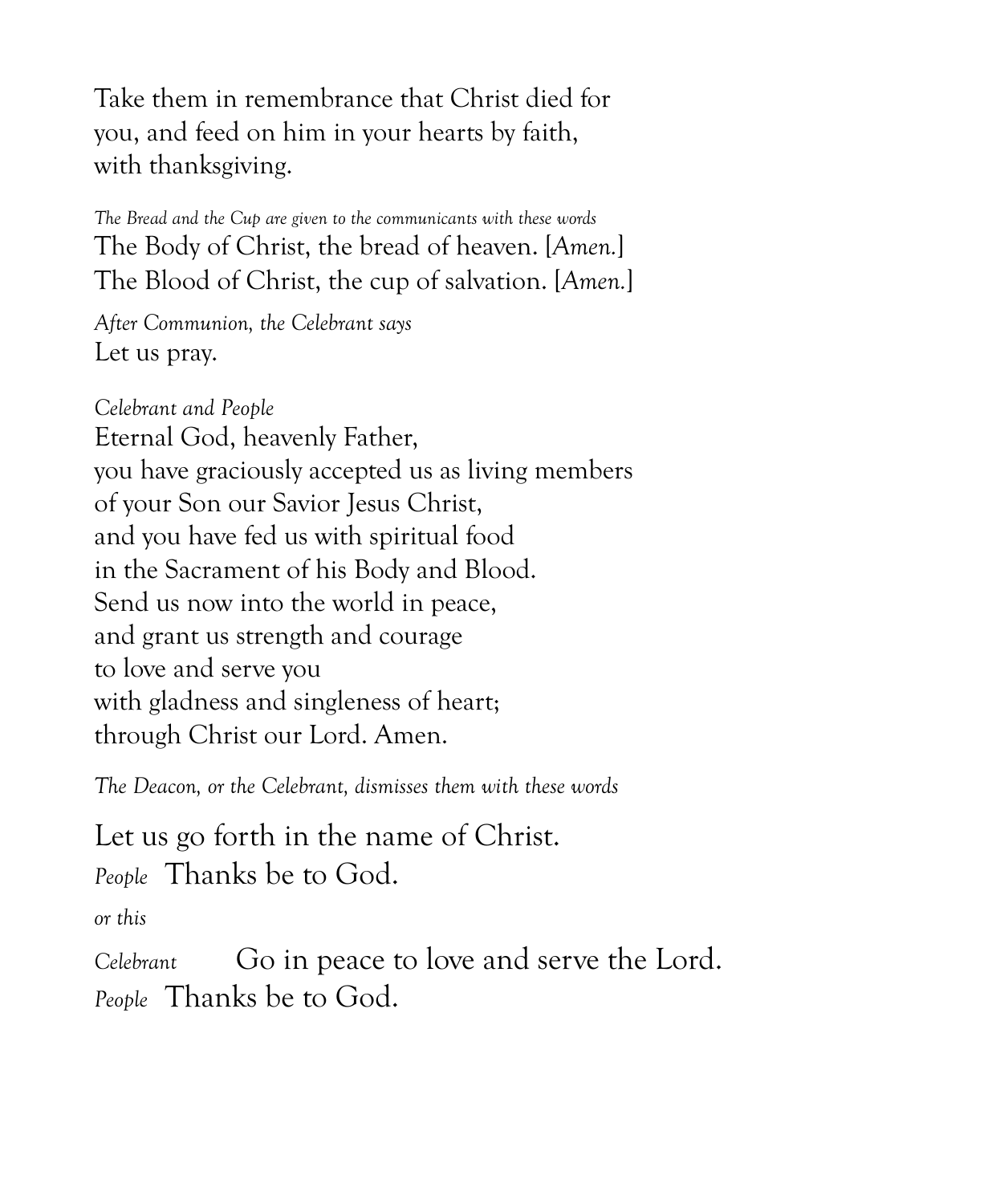## Welcome to St. Paul's by-the-Sea **Episcopal Church**

All baptized Christians, of any age & denomination, are welcome to receive communion. **\*\*Gluten Free Wafer** are available.

## **Prayer List**

Gary & Beverly Cooper, Robbie Whittington Joyce, Sylvia Tyler, Cathy, Shelton Watson, David Rouch, Danny Haberman, Joan Leatherwood, Christopher, Rachel Lee, Cindy Dreslin, Kyle Harmon, Pat Stephens, Shirley Connor, Yvonne Field, Nancy Turnbull, Joe Walcott, Jan West, Scott Burke, Jose Cabrera, Deborah Gooch, Jan Richardson, Joan Kamorowski, Melissa Martin, Ryan Fischer, Hannah Wolf, Julia Rayfield, Debbie Simpkins, Ember Poppiti, Max Long, Cary, Cathy & Mark Baxley, Katlyn, Mary Scott, Etta, Chris Lynch, Tom Stearns, David Warren, Aunua, Letty Trimper Hurst, Ann Smith, Ann Plowman, Margaret Hudson, Matt Leszcz & family, Kenneth Rudia, Catherin Hatfield, Rev. Penny Morrow, James Miller, John Anderson, Judy Hoffman, Andy Hales, Ken Toms, Brannon Thacker, Fr. Joe Rushton, Connie Mayers, Suzanne Zantzinger, Doug Dryden, Brian Friedman

## **This Week We Pray For ...**

Diocesan Cycle of Prayer: We give thanks for the witness of God's people at St. Andrew's Mission, Hurlock, and for the of Rev. Bryan Glancey and his wife, Babs. We pray for their Food Ministry and those who receive its offerings.

Local Faith Communities Prayer Cycle: Curtis United Methodist Church, Berlin

Anniversaries: JB & Melissa Bunting, Paul & Cami Rogers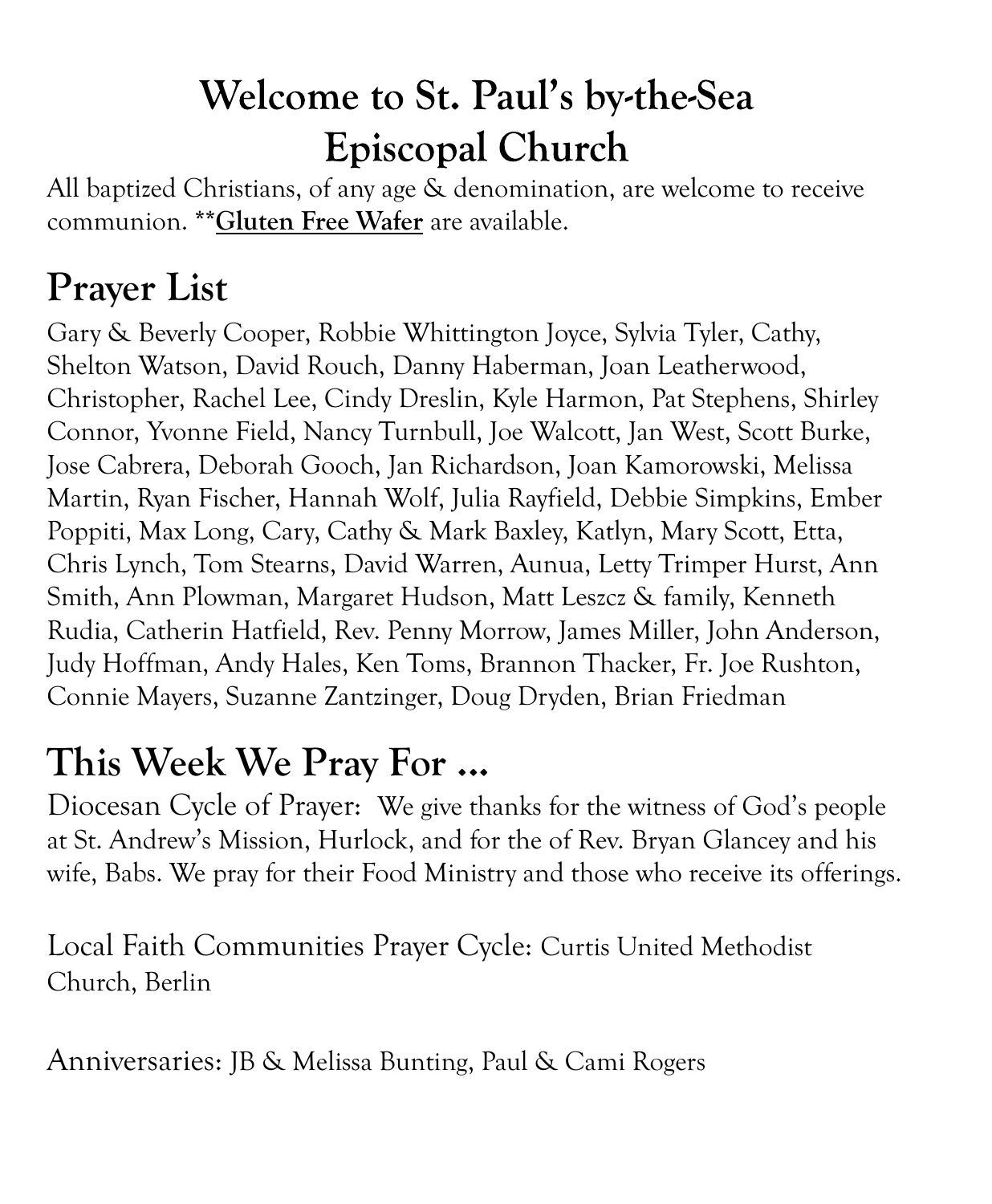### **Today's Worship Leaders**

Celebrant: The Reverend Ronald Knapp Altar Guild: Kay Ayres, Amanda Cropper Counters: Nancy Knotts, Debbie Shuster

The Sanctuary Candle is given in loving memory of her parents by Jody Farley

#### **Memorial Bricks**

Memorial bricks are again being offered for sale, through the end of the year. Our brick 'garden' is located at the Baltimore Avenue entrance to the Fellowship Commons. The bricks are available in two sizes: 8x8 (\$500 each) and 4 x 8 (\$250 each) Wording is of your choice, and graphics are available. If you are interested in ordering a brick to honor or remember a beloved one, [click here](https://files.constantcontact.com/2d81fdc6201/a89c11d6-2779-4bb4-9838-d20af6f37591.pdf) to download a brick form. You can also contact Debbie Shuster at 410-213-9658 or [ocshu@comcast.net,](mailto:ocshu@comcast.net) or the church office at 410-289-3453 or [office@stpaulsbythesea.org,](mailto:office@stpaulsbythesea.net) and we can forward the order form to you.

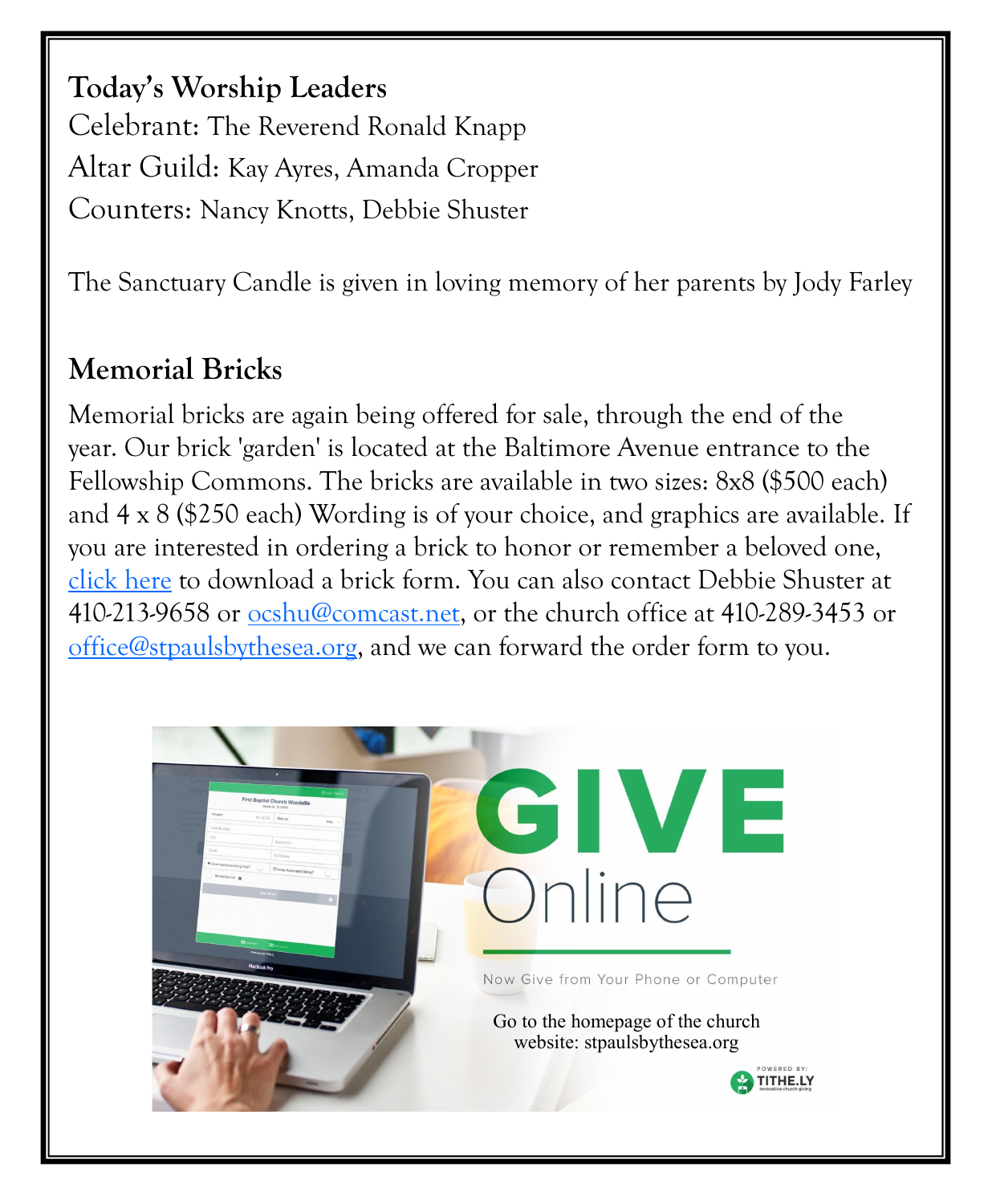

# Advent Evening Prayer

#### at the Log Cabin

### OFFICIATED BY THE REV. PENNY MORROW

#### December 18 at 5pm via Facebook Live

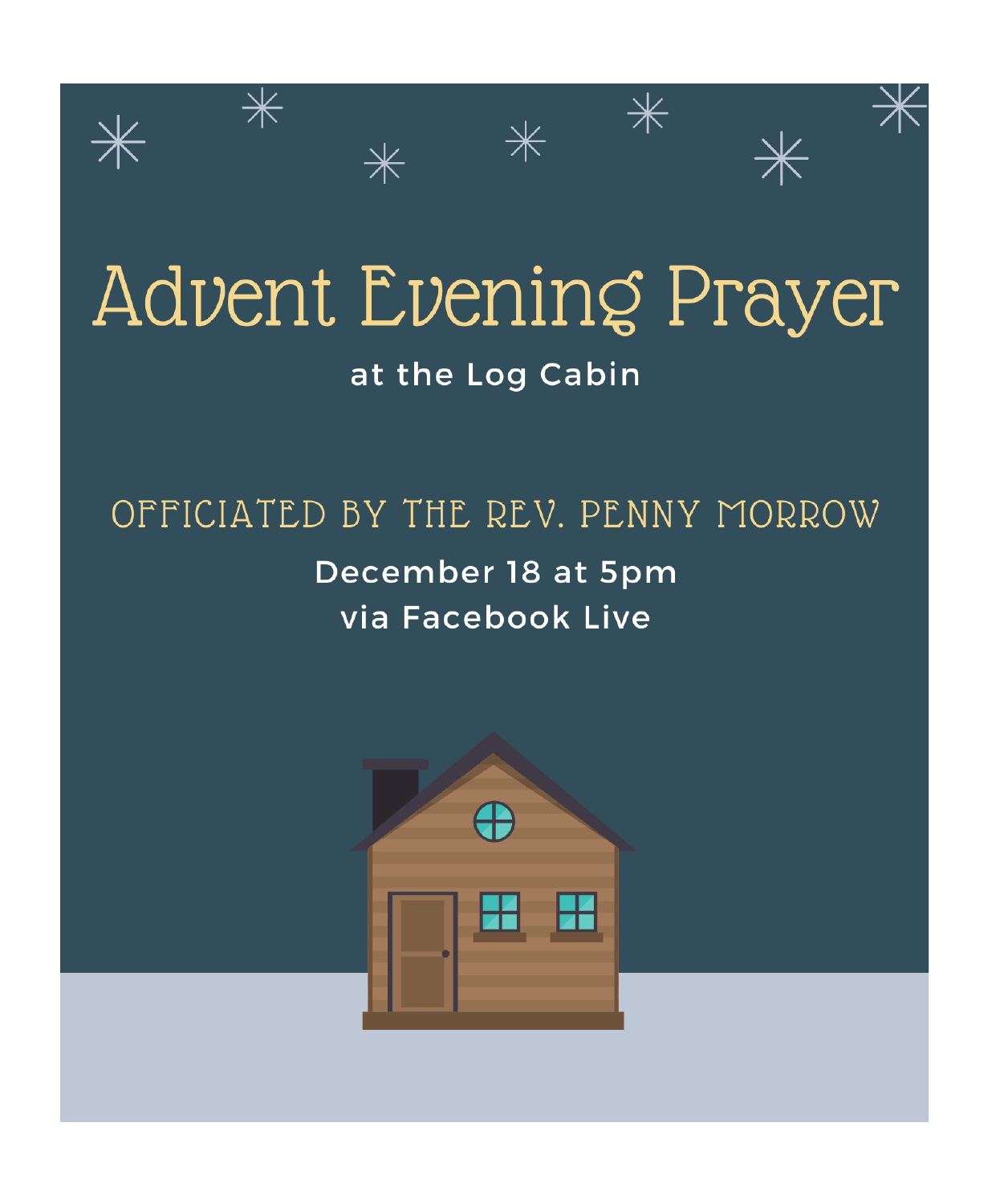## December 13th, 2020 – January 9th, 2021

| <b>Sun</b>                                                                                                                           | <b>Mon</b>                                        | <b>Tue</b> | <b>Wed</b> | <b>Thu</b>                                                                                                           | <b>Fri</b>                                                                             | <b>Sat</b>     |
|--------------------------------------------------------------------------------------------------------------------------------------|---------------------------------------------------|------------|------------|----------------------------------------------------------------------------------------------------------------------|----------------------------------------------------------------------------------------|----------------|
| December 13<br><b>III Advent</b><br>Rite2 10 am<br>Holy Eucharist<br>w/ Fr. Ron Knapp                                                | 4                                                 | 15         | 16         | 17                                                                                                                   | 18<br>5 pm Advent<br><b>Evening Prayer</b><br>via FB Live with<br>Rev. Penny<br>Morrow | 9              |
| December 20<br><b>Last Advent</b><br>Rite2 10 am<br>Holy Eucharist<br>w/ Fr. Ron Knapp<br>Greening of the<br>Church after<br>service | 21                                                | 22         | 23         | 24<br><b>Christmas</b><br><b>Eve</b><br>Church Office<br>Closed<br>5 pm<br>Holy Eucharist<br>w/ Fr. Michael<br>Moyer | 25<br>Christmas<br>Day<br>Church Office<br>Closed                                      | 26             |
| December 27<br>I Christmas<br>$10 \text{ am}$<br>Lessons & Carols<br>Morning Prayer                                                  | 28<br>Finance<br><b>Committee Mtg</b><br>6pm Zoom | 29         | 30         | 31<br><b>New Years</b><br>Eve<br>Church Office<br>Closed                                                             | January I<br><b>New Years</b><br>Day<br>Church Office<br>Closed                        | $\overline{2}$ |
| 3<br><b>II</b> Christmas<br>10 am<br>Holy Eucharist<br>w/ Fr. Ron Knapp                                                              | $\overline{4}$                                    | 5          | 6          | $\overline{7}$                                                                                                       | 8                                                                                      | 9              |

Shepherds Crook is open on Mondays, Tuesdays, Thursdays and Saturdays in DeWees Hall from 10am to Noon, serving free dry food goods. On Saturdays the NOEL Community will provide free carry out lunches.